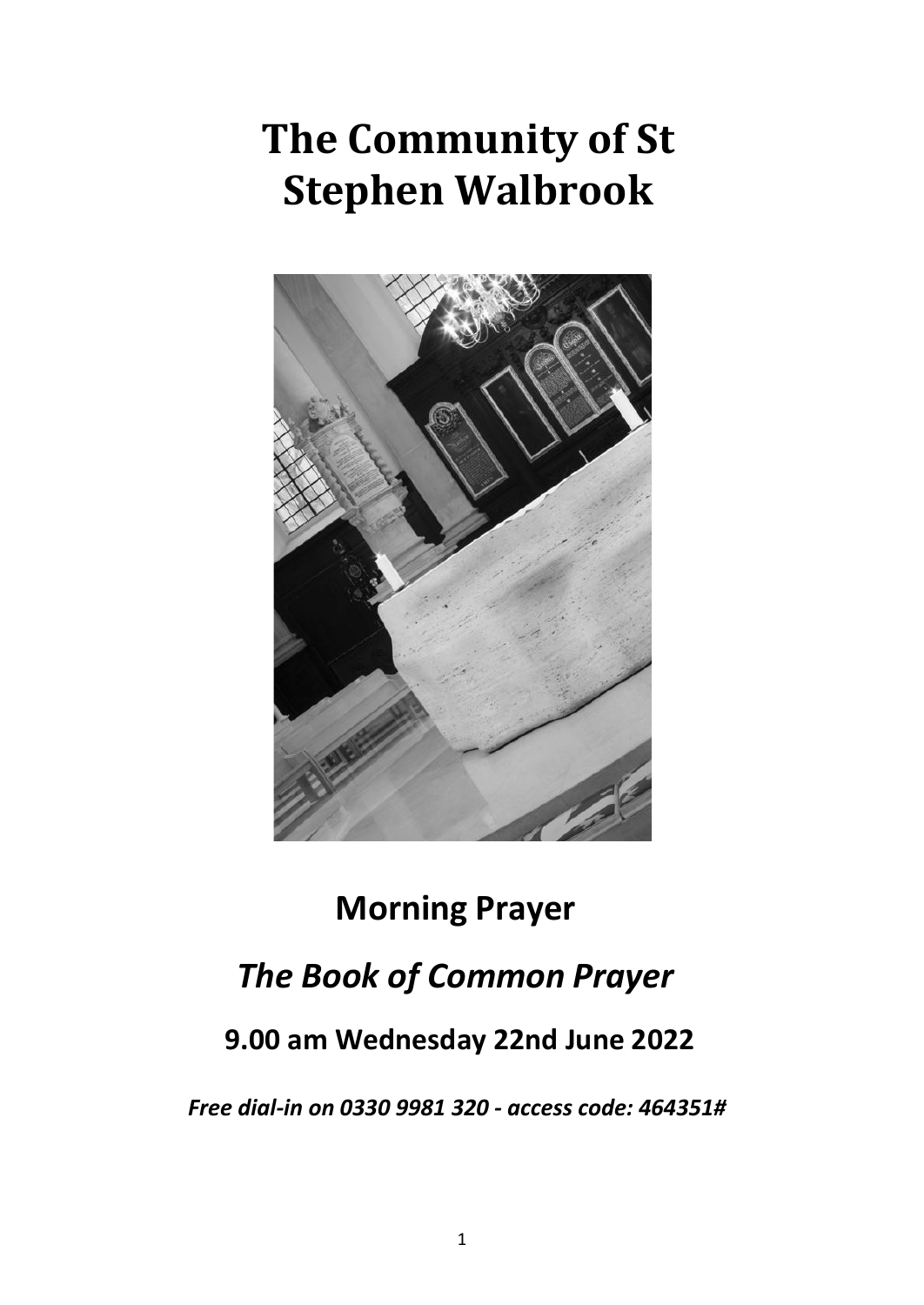#### *Introduction*

Beloved, we are come together in the presence of almighty God and of the whole company of heaven to offer unto him through our Lord Jesus Christ our worship and praise and thanksgiving; to make confession of our sins; to pray, as well for others as for ourselves, that we may know more truly the greatness of God's love and shew forth in our lives the fruits of his grace; and to ask on behalf of all men such things as their well-being doth require. Wherefore let us sit in silence, and remember God's presence with us now.

**Almighty and most merciful Father, We have erred, and strayed from thy ways like lost sheep, We have followed too much the devices and desires of our own hearts, We have offended against thy holy laws, We have left undone those things which we ought to have done, And we have done those things** which we ought not to have done, And there is no health in us: But thou, O Lord, have mercy upon us **miserable offenders; Spare thou them, O God, which confess their faults, Restore thou them that are penitent, According to thy promises declared unto mankind in Christ Jesu our Lord: And grant, O most** merciful Father, for his sake, That we may hereafter live a godly, righteous, and sober life, To the glory **of thy holy Name. Amen.**

O Lord, open thou our lips. **And our mouth shall shew forth thy praise**.

O God, make speed to save us. **O Lord, make haste to help us**.

Glory be to the Father, and to the Son, and to the Holy Ghost; **As it was in the beginning, is now, and ever shall be, world without end. Amen**.

Praise ye the Lord. **The Lord's Name be praised.**

*The Venite – Psalm 95*

**O come, let us sing unto the Lord : let us heartily rejoice in the strength of our salvation. Let us come before his presence with thanksgiving : and show ourselves glad in him with psalms. For the Lord is a great God : and a great King above all gods. In his hand are all the corners of the earth : and the strength of the hills is his also. The sea is his, and he made it : and his hands prepared the dry land. O come, let us worship and fall down : and kneel before the Lord our Maker. For he is the Lord our God : and we are the people of his pasture, and the sheep of his hand. Glory be to the Father, and to the Son : and to the Holy Ghost;**

**As it was in the beginning, is now, and ever shall be:**

**world without end. Amen**.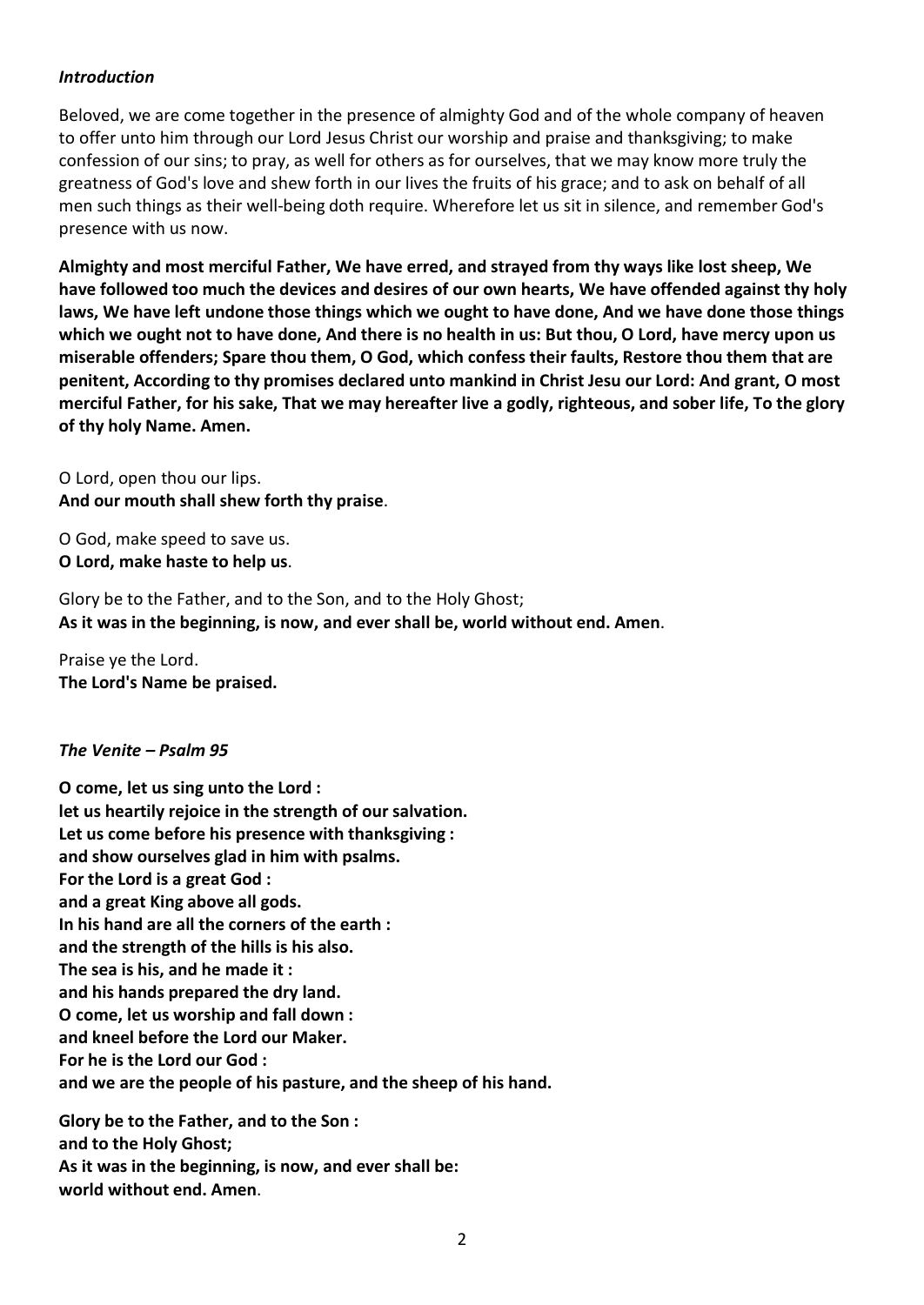#### **Psalm 107 vv1-9** *Confitemini Domino.*

- 1 O give thanks unto the Lord, for he is gracious \* and his mercy endureth for ever.
- **2 Let them give thanks whom the Lord hath redeemed \* and delivered from the hand of the enemy;**
- 3 And gathered them out of the lands, from the east, and from the west \* from the north, and from the south.
- **4 They went astray in the wilderness out of the way \* and found no city to dwell in;**
- 5 Hungry and thirsty \* their soul fainted in them.
- **6 So they cried unto the Lord in their trouble \* and he delivered them from their distress.**
- 7 He led them forth by the right way \* that they might go to the city where they dwelt.
- **8 O that men would therefore praise the Lord for his goodness \* and declare the wonders that he doeth for the children of men!**
- 9 For he satisfieth the empty soul \* and filleth the hungry soul with goodness.

**Glory be to the Father, and to the Son : and to the Holy Ghost; as it was in the beginning, is now, and ever shall be : world without end. Amen.**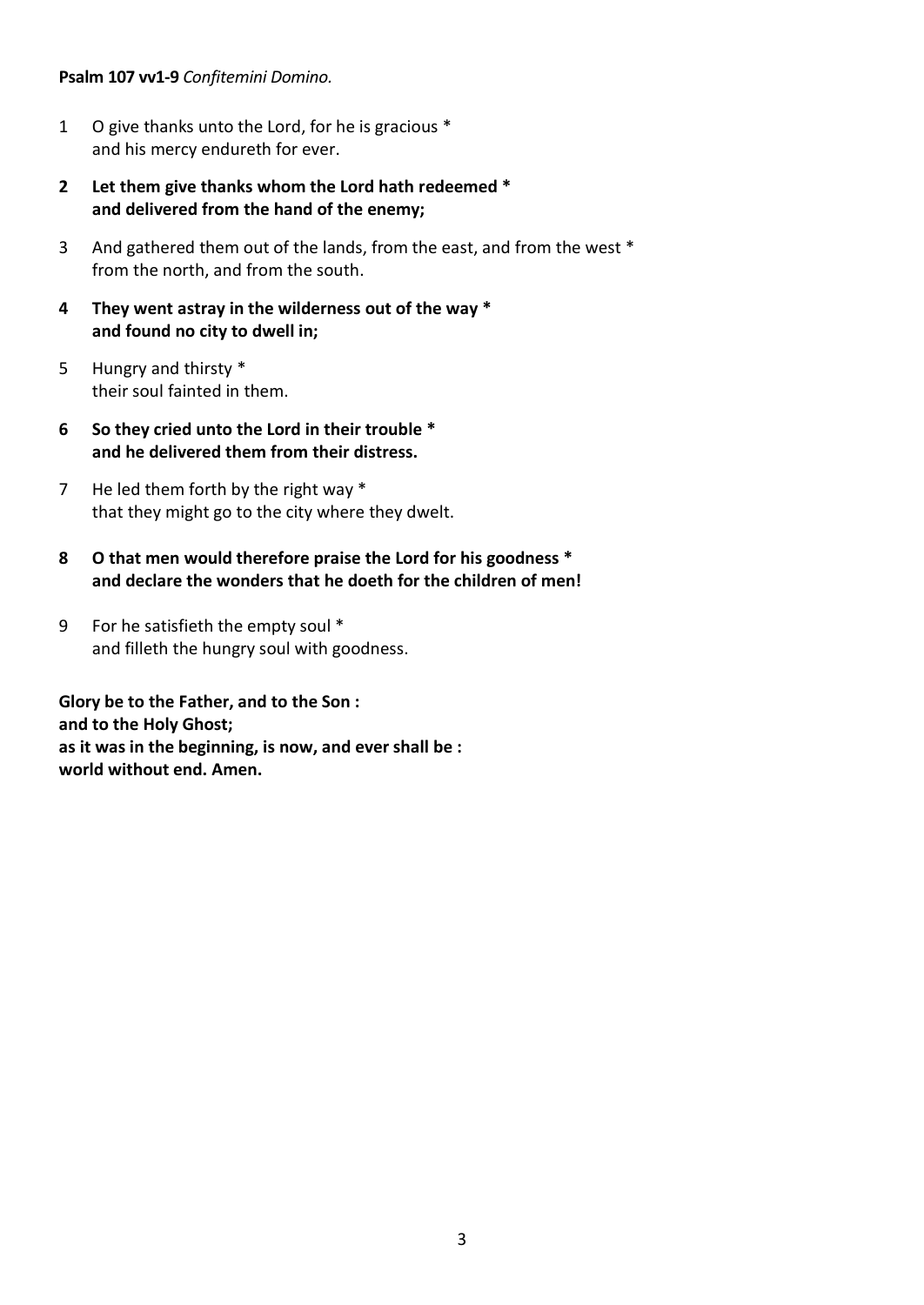#### *First reading: Joshua 22.9-end*

And the children of Reuben and the children of Gad and the half tribe of Manasseh returned, and departed from the children of Israel out of Shiloh, which is in the land of Canaan, to go unto the country of Gilead, to the land of their possession, whereof they were possessed, according to the word of the Lord by the hand of Moses.

And when they came unto the borders of Jordan, that are in the land of Canaan, the children of Reuben and the children of Gad and the half tribe of Manasseh built there an altar by Jordan, a great altar to see to.

And the children of Israel heard say, Behold, the children of Reuben and the children of Gad and the half tribe of Manasseh have built an altar over against the land of Canaan, in the borders of Jordan, at the passage of the children of Israel.

And when the children of Israel heard of it, the whole congregation of the children of Israel gathered themselves together at Shiloh, to go up to war against them.

And the children of Israel sent unto the children of Reuben, and to the children of Gad, and to the half tribe of Manasseh, into the land of Gilead, Phinehas the son of Eleazar the priest,

And with him ten princes, of each chief house a prince throughout all the tribes of Israel; and each one was an head of the house of their fathers among the thousands of Israel.

And they came unto the children of Reuben, and to the children of Gad, and to the half tribe of Manasseh, unto the land of Gilead, and they spake with them, saying,

Thus saith the whole congregation of the Lord, What trespass is this that ye have committed against the God of Israel, to turn away this day from following the Lord, in that ye have builded you an altar, that ye might rebel this day against the Lord?

Is the iniquity of Peor too little for us, from which we are not cleansed until this day, although there was a plague in the congregation of the Lord,

But that ye must turn away this day from following the Lord? and it will be, seeing ye rebel to day against the Lord, that to morrow he will be wroth with the whole congregation of Israel.

Notwithstanding, if the land of your possession be unclean, then pass ye over unto the land of the possession of the Lord, wherein the Lord's tabernacle dwelleth, and take possession among us: but rebel not against the Lord, nor rebel against us, in building you an altar beside the altar of the Lord our God. Did not Achan the son of Zerah commit a trespass in the accursed thing, and wrath fell on all the congregation of Israel? and that man perished not alone in his iniquity.

Then the children of Reuben and the children of Gad and the half tribe of Manasseh answered, and said unto the heads of the thousands of Israel,

The Lord God of gods, the Lord God of gods, he knoweth, and Israel he shall know; if it be in rebellion, or if in transgression against the Lord, (save us not this day,)

That we have built us an altar to turn from following the Lord, or if to offer thereon burnt offering or meat offering, or if to offer peace offerings thereon, let the Lord himself require it;

And if we have not rather done it for fear of this thing, saying, In time to come your children might speak unto our children, saying, What have ye to do with the Lord God of Israel?

For the Lord hath made Jordan a border between us and you, ye children of Reuben and children of Gad; ye have no part in the Lord: so shall your children make our children cease from fearing the Lord.

Therefore we said, Let us now prepare to build us an altar, not for burnt offering, nor for sacrifice: But that it may be a witness between us, and you, and our generations after us, that we might do the

service of the Lord before him with our burnt offerings, and with our sacrifices, and with our peace offerings; that your children may not say to our children in time to come, Ye have no part in the Lord. Therefore said we, that it shall be, when they should so say to us or to our generations in time to come, that we may say again, Behold the pattern of the altar of the Lord, which our fathers made, not for burnt offerings, nor for sacrifices; but it is a witness between us and you.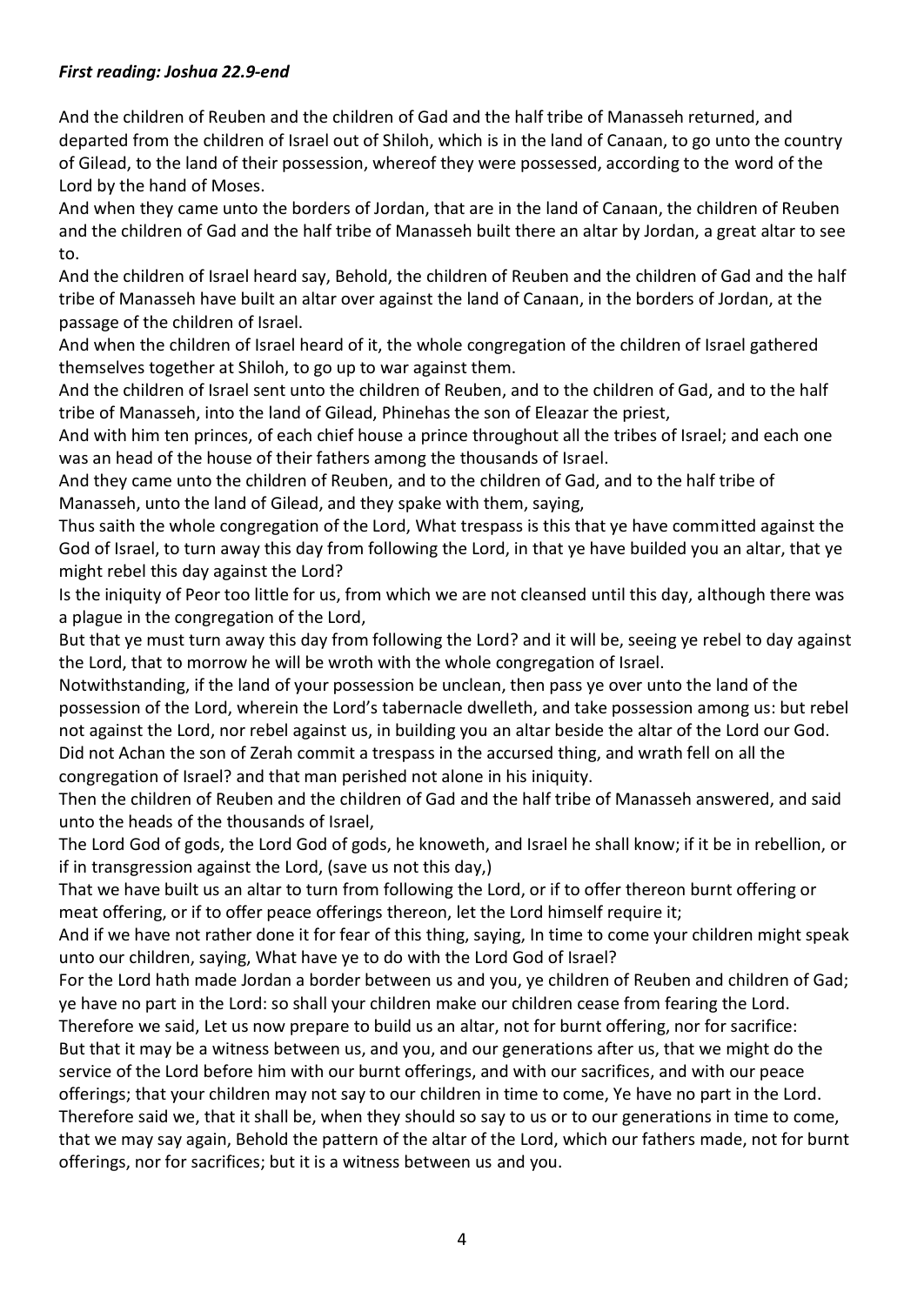God forbid that we should rebel against the Lord, and turn this day from following the Lord, to build an altar for burnt offerings, for meat offerings, or for sacrifices, beside the altar of the Lord our God that is before his tabernacle.

And when Phinehas the priest, and the princes of the congregation and heads of the thousands of Israel which were with him, heard the words that the children of Reuben and the children of Gad and the children of Manasseh spake, it pleased them.

And Phinehas the son of Eleazar the priest said unto the children of Reuben, and to the children of Gad, and to the children of Manasseh, This day we perceive that the Lord is among us, because ye have not committed this trespass against the Lord: now ye have delivered the children of Israel out of the hand of the Lord.

And Phinehas the son of Eleazar the priest, and the princes, returned from the children of Reuben, and from the children of Gad, out of the land of Gilead, unto the land of Canaan, to the children of Israel, and brought them word again.

And the thing pleased the children of Israel; and the children of Israel blessed God, and did not intend to go up against them in battle, to destroy the land wherein the children of Reuben and Gad dwelt. And the children of Reuben and the children of Gad called the altar Ed: for it shall be a witness between us that the Lord is God.

#### *Second reading: Luke 12.22-31*

And he said unto his disciples, Therefore I say unto you, Take no thought for your life, what ye shall eat; neither for the body, what ye shall put on.

The life is more than meat, and the body is more than raiment.

Consider the ravens: for they neither sow nor reap; which neither have storehouse nor barn; and God feedeth them: how much more are ye better than the fowls?

And which of you with taking thought can add to his stature one cubit?

If ye then be not able to do that thing which is least, why take ye thought for the rest?

Consider the lilies how they grow: they toil not, they spin not; and yet I say unto you, that Solomon in all his glory was not arrayed like one of these.

If then God so clothe the grass, which is to day in the field, and to morrow is cast into the oven; how much more will he clothe you, O ye of little faith?

And seek not ye what ye shall eat, or what ye shall drink, neither be ye of doubtful mind.

For all these things do the nations of the world seek after: and your Father knoweth that ye have need of these things.

But rather seek ye the kingdom of God; and all these things shall be added unto you.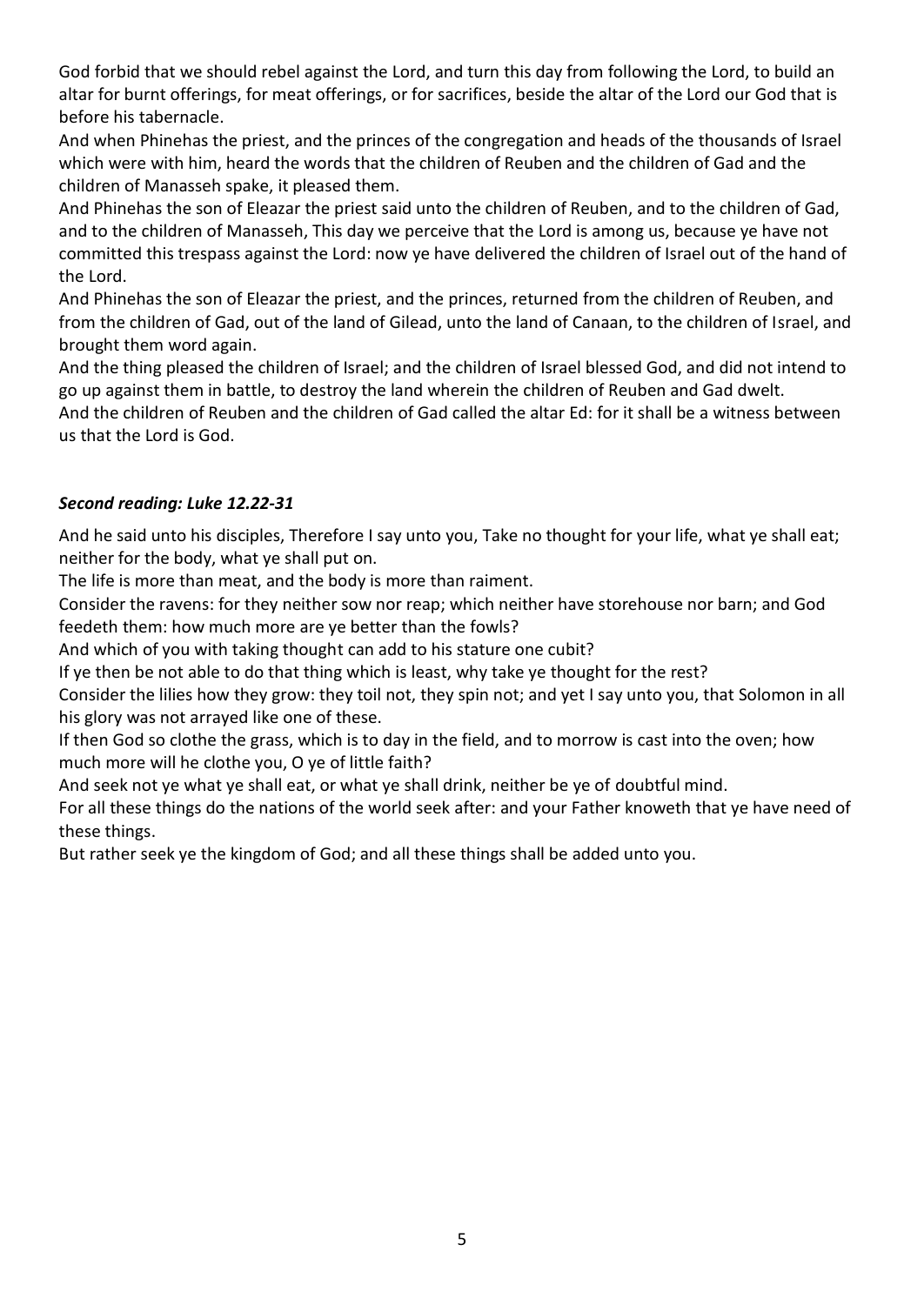#### *Benedictus*

**Blessed be the Lord God of Israel : for he hath visited and redeemed his people; And hath raised up a mighty salvation for us : in the house of his servant David; As he spake by the mouth of his holy Prophets : which have been since the world began; That we should be saved from our enemies : and from the hand of all that hate us. To perform the mercy promised to our forefathers : and to remember his holy Covenant; To perform the oath which he sware to our forefather Abraham : that he would give us; That we being delivered out of the hand of our enemies : might serve him without fear; In holiness and righteousness before him : all the days of our life.** And thou, Child, shalt be called the Prophet of the Highest : for thou shalt go before the face of the **Lord to prepare his ways; To give knowledge of salvation unto his people : for the remission of their sins, Through the tender mercy of our God : whereby the day-spring from on high hath visited us;** To give light to them that sit in darkness, and in the shadow of death : and to guide our feet into the

**way of peace. Glory be to the Father, and to the Son : and to the Holy Ghost;**

**As it was in the beginning, is now, and ever shall be : world without end. Amen.**

The Lord be with you. **And with thy spirit.**  Let us pray.

Lord, have mercy upon us. **Christ, have mercy upon us.**  Lord, have mercy upon us.

**Our Father, which art in heaven, Hallowed be thy Name, Thy kingdom come, Thy will be done, in earth** as it is in heaven. Give us this day our daily bread; And forgive us our trespasses, As we forgive them **that trespass against us; And lead us not into temptation, But deliver us from evil. Amen.**

O Lord, shew thy mercy upon us. **And grant us thy salvation.**

O Lord, save the Queen. **And mercifully hear us when we call upon thee.**

Endue thy Ministers with righteousness. **And make thy chosen people joyful.**

O Lord, save thy people. **And bless thine inheritance.**

Give peace in our time, O Lord. **Because there is none other that fighteth for us, but only thou, O God.**

O God, make clean our hearts within us. **And take not thy Holy Spirit from us.**